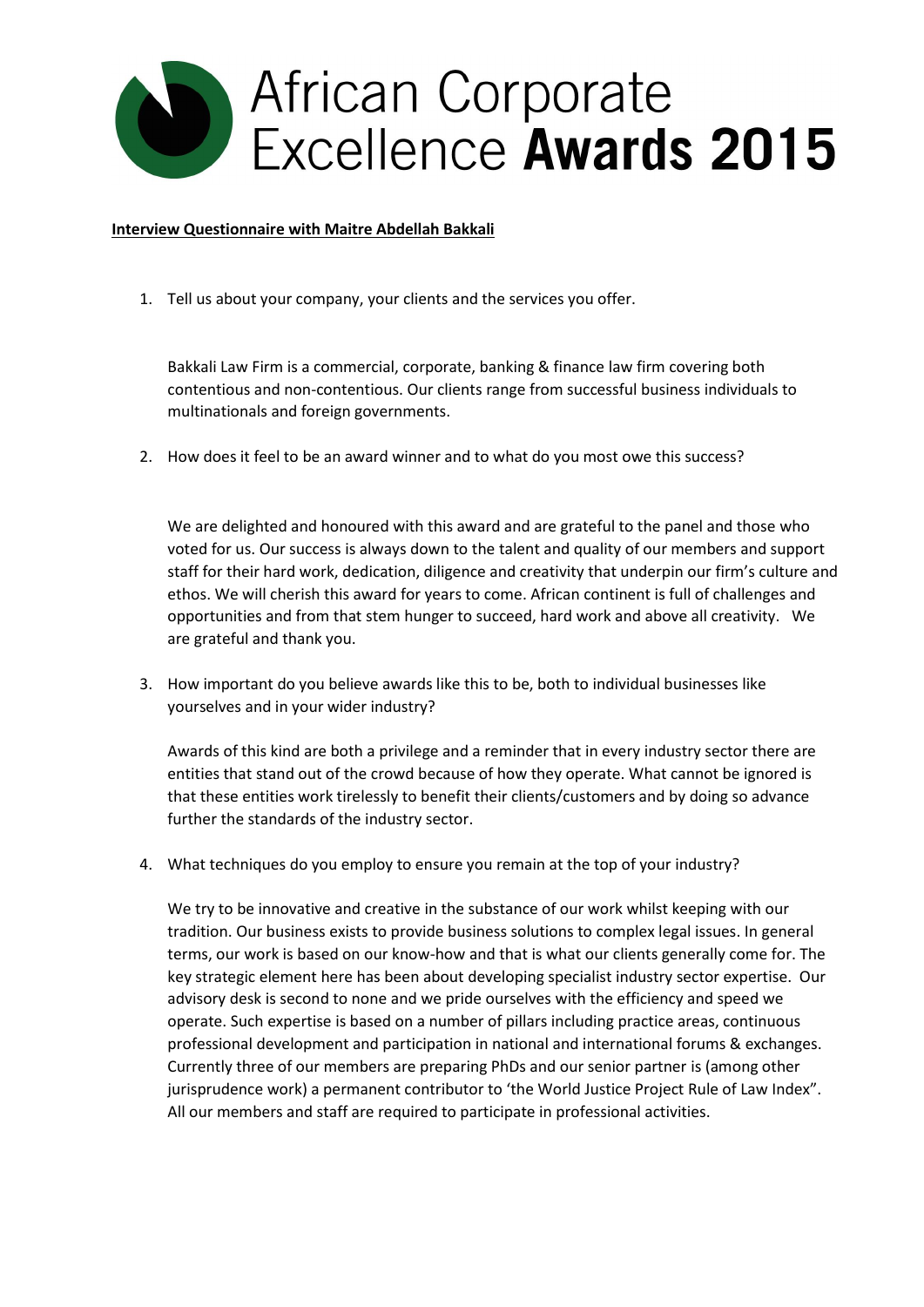## African Corporate Excellence Awards 2015

5. Since your establishment in 1938 what changes have you seen to the legal market and how have you adapted to these? How does your long history help your firm to better support your clients?

Sometimes we see our firm as a guide to legal development in Morocco. The firm started operating at the time when Morocco was partly under the international administration in Tangier and the rest of the country under the French and Spanish control. We are now in an era of global economy where economic power rests with corporation and the role of the state is simply to facilitate the best working platform/environment for economic growth. As a firm, our long history brings with it specialist expertise that enable us in providing advice often to complex legal issues. Over the years, the firm had to modernise with time to accommodate market trends & clients' requirements and with that had to adopt new ways and working practices.

6. What areas have you focused on and what challenges have you overcome to be named for this award?

Over many years, the firm focused on servicing its key clients, based on reputation and repeat business. In 1990, our firm rebranded under new leadership but maintained its core traditions. Last decade saw the firm focusing on developing its core activities and modelling itself on continental structures and building a modern firm. In this process, we had the privilege of working with a number of international and prominent firms, exchanging best practices and sometime learning the hard way about modernising our processes, as they had to fit our jurisdictional requirement and market needs. It has been a long road and it is only a work in progress. Re-engineering is a continuous exercise and there is always a better and efficient way of delivering our services. We also learned that it is important to be more proactive with clients and creative in business development.

7. How do you stay ahead of your competitors in a fast paced business environment?

We focus on giving our clients time to understand their business and their needs. We see that as critical and time saving in the long run. In short, passion, dedication, flexibility, reliability and above all specialist knowledge are the key drivers.

8. Tell us about your overriding philosophy when it comes to your clients. What do you see as the most vital areas to focus on when it comes to providing the best possible service?

Our overriding philosophy is about providing good and sound legal work that money can best buy. Speed and efficiency are what most foreign clients want and we are equipped to do that. Best interest of client always comes first and we are outcome focused and result driven. For instance, two weeks ago, at 11.20 am, we received an email from a multinational client with HQ in Europe and offices in Morocco. Their business is marine technology and services a number of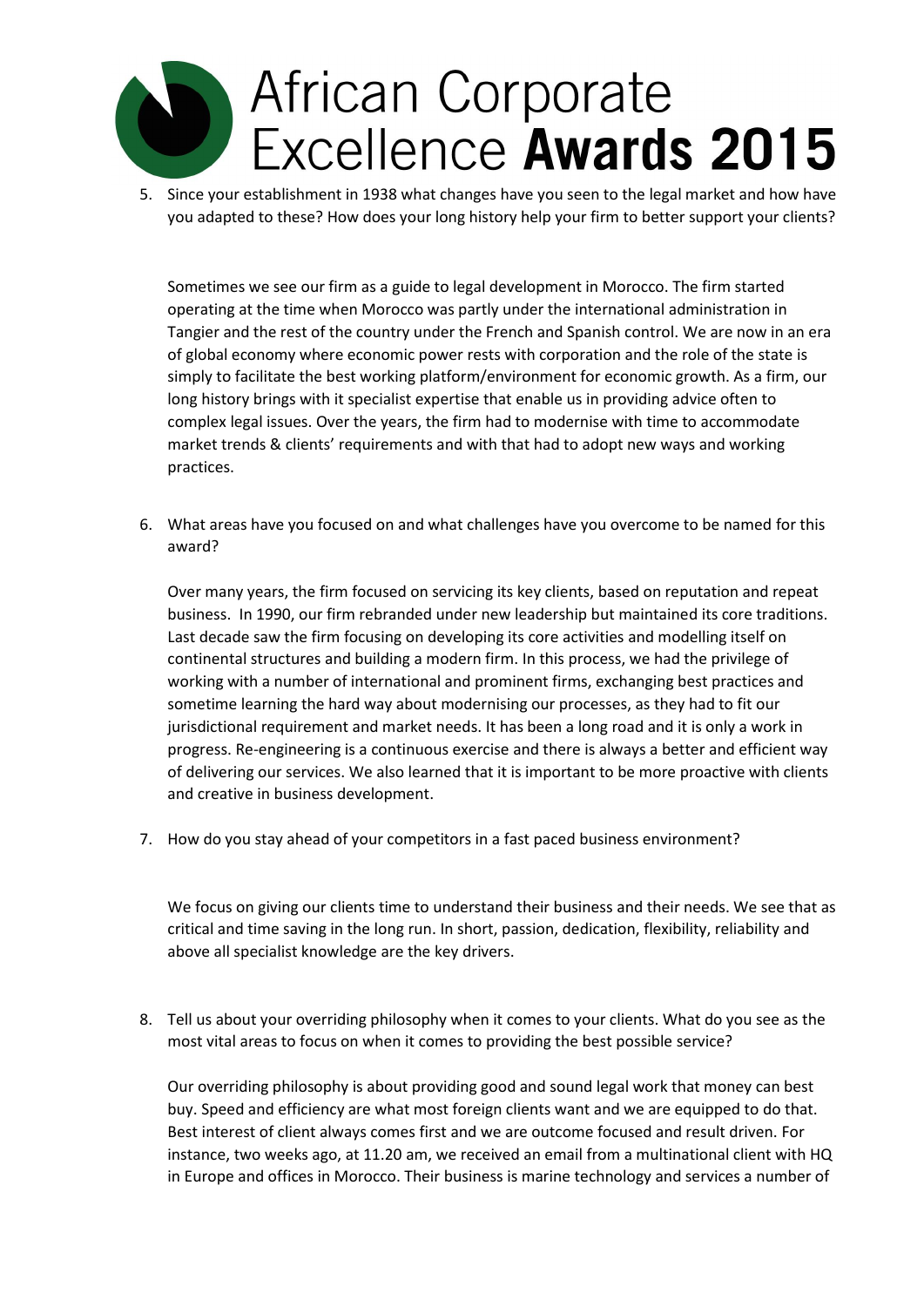## **African Corporate** Excellence Awards 2015

private businesses and the Royal Marines in Morocco. The client needed advice and documentation to be ready for the following morning for an important meeting in Europe. After a number of exchanges of emails and phone calls, everything was ready at 4 am and client called us at 12.30 thanking us for our work.

9. Tell us about the culture within your firm and the things you do to maintain and develop it. How does it influence your interactions with and results achieved for your clients?

We work in a collegiate and collaborative environment where we support each other and everyone is very important to the firm. Even some of our past trainees are still on payroll years after they left and set up on their own. We encourage them to be successful by giving them work and support entrepreneurial culture.

Learning and professional development together with sharing best practises provide strong foundation for our collective success as a key to a happy and hard working practice. This approach is translated when dealing with clients as we treat them all as very very important. After all, we are in the business of servicing our clients' legal needs. Passion for what we do with flexibility to accommodate our clients is part of our tools.

10. How does your firm maintain strong relationships with your clients? How important is this to ensuring you remain at the top of your industry?

Strong relationships are built on trust and reputation and more importantly on reliability and results. Our dedication and attention we afford our clients business keep us close to them. Regular and specific communications on crucial business matters are very valuable to directors and senior managers. Early morning networking meetings are also important as these give clients the opportunity to talk and share as well as highlight new trends and opportunities. Some clients have been with the firm for over 50 years

11. What sets you apart from your competitors and peers and how do you use this differentiation to your advantage?

We always have respect for our peers & competitors alike and tend to share best practices and assist whenever possible. However, We go a mile further for our clients and believe in the principle that if you do not look after your clients someone else will. Our passion, dedication, flexibility, reliability, outcome focus are the key attribute and assets that we pride ourselves to have.

12. What have been the most prevalent trends in your industry over the past 12 months?

Most commercial firms tend to reorganise their business to stay competitive.

13. What does the future hold for your firm?